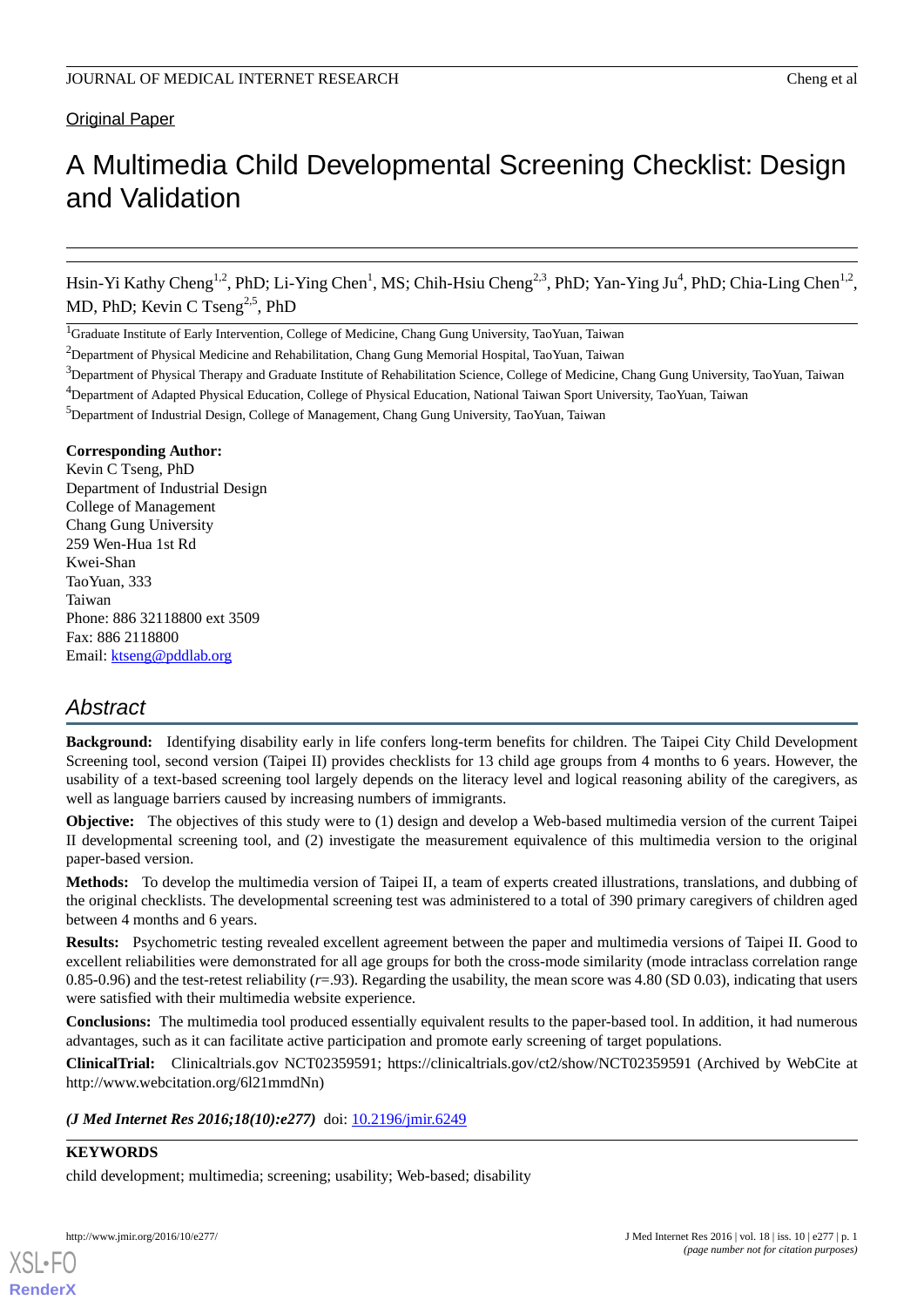# *Introduction*

Identifying disability early in life confers long-term benefits for children, particularly those with special needs. To detect those who need help early, judicious use of practical and reliable standardized screening tools is of great importance. Most children who are diagnosed with disabilities are not identified before entering school [\[1](#page-8-0),[2](#page-8-1)]. Their developmental problems are often associated with poor health, low school performance, high in-grade retention, and special education placement [\[3](#page-8-2)]. Early intervention for children not only enhances child developmental outcomes, but also improves parents' ability to care for their children and increase family quality of life [[4\]](#page-8-3).

Clinically, disorders such as cerebral palsy and profound intellectual disability are clearly recognizable. However, subtle disabilities, such as mild intellectual disability and learning disabilities, can often escape detection in the early years of life despite frequent well-child visits [\[5](#page-8-4),[6\]](#page-8-5). Physicians generally acknowledge the importance of screening for developmental disabilities, but most of them rely on clinical judgment and milestones instead of standardized screening instruments [[3\]](#page-8-2). A survey study conducted in 2011 reported that among 1821 pediatricians, less than half screened patients younger than 36 months with formal screening tools [\[7](#page-8-6)]. The main barriers cited in preventing the use of such tools included time limitations, lack of staff to perform screening, and inadequate reimbursement. Conducting formal neurodevelopmental assessments by using standardized tests presents numerous operational difficulties.

Therefore, researchers have searched for alternatives, such as using parent-reported data [\[8](#page-8-7)]. Primary caregivers typically know their children better than their physicians and are able to identify most developmental problems. The Taipei City Child Development Screening tool, second version (Taipei II) is a valid screening tool that was developed and funded by the Taiwan health authority. It provides checklists for 13 child age groups from 4 months to 6 years (4, 6, 9, 12, 15, 18, 24, 30, 36, 42, 48, 60, and 72 months), with 11 to 13 behavior/skill items related to gross/fine motor, cognition, language/communication, and emotion/social areas easily observed or elicited by the child's caregiver. Methodology research testing the reliability and validity of the Taipei II, using a sample of 506 children aged 5.5 to 35.5 months, was performed. To simulate the clinical situation for validity analysis, the Taipei II checklist was filled out by one parent or a main caregiver at clinics after explaining the purpose of this study and the rating principles. The results revealed that the sensitivity ranged from 0.85 to 1.00 and the

specificity ranged from 0.82 to 1.00 if the cutoff was set at "failure to pass more than one item." For test-retest reliability, the data of the Taipei II were collected twice within a time interval of 1 week. Significant reliability coefficient of the total score was reported. In addition, the checklist also demonstrated a significant and moderate-to-high screening accuracy (*P*<.05) for each age-appropriate checklist via the receiver operating characteristics curve [[9\]](#page-8-8). Taipei II is typically delivered to caregivers during well-child visits, which is passive and often fails to deliver if the caregivers miss the visit. In addition, Taipei II is text-based, and the usability of a text-based screening tool largely depends on the literacy level and logical reasoning ability of the caregivers, as well as language barriers because of increasing numbers of immigrants [\[10](#page-8-9)].

To help caregivers comprehend textual information, illustrated medical instructions and education tools have been increasingly used in recent years [[11,](#page-8-10)[12\]](#page-8-11). Illustrations have various functions: they support comprehension of textual content, provide a clear structural framework, help to clarify difficult passages, direct users' attention to the material, and enhance enjoyment [[13\]](#page-8-12). Recently, multimedia has been considered to more effectively exert vision-mediated effects; hence, it has also become a trend in promoting learning and comprehension [\[14](#page-8-13),[15\]](#page-8-14), including a mixture of static or dynamic illustrations and sound effects, particularly with computers. Use of computers and mobile phones is now widespread and users can access information actively and easily by using these devices. Therefore, a Web-based multimedia system would facilitate active participation and assist in comprehension of the target contents. The purposes of this study were to (1) design and develop a Web-based multimedia version of the Taipei II developmental screening tool and (2) investigate the psychometric properties of this multimedia mode compared to the original text version.

# *Methods*

This study was conducted in four stages: the first stage involved illustrating each text-based question, the second stage was the translation and dubbing, the third stage was the Web-based system construction, and the fourth stage was testing the psychometric properties of the final multimedia system and comparing them with the original paper version ([Figure 1\)](#page-2-0). These four stages also represented the key processes when turning a paper-and-pencil checklist to a multimedia Web-based format. Other detailed considerations, such as the ideal amount of illustrations and the particular backgrounds of the experts, were case-specific.

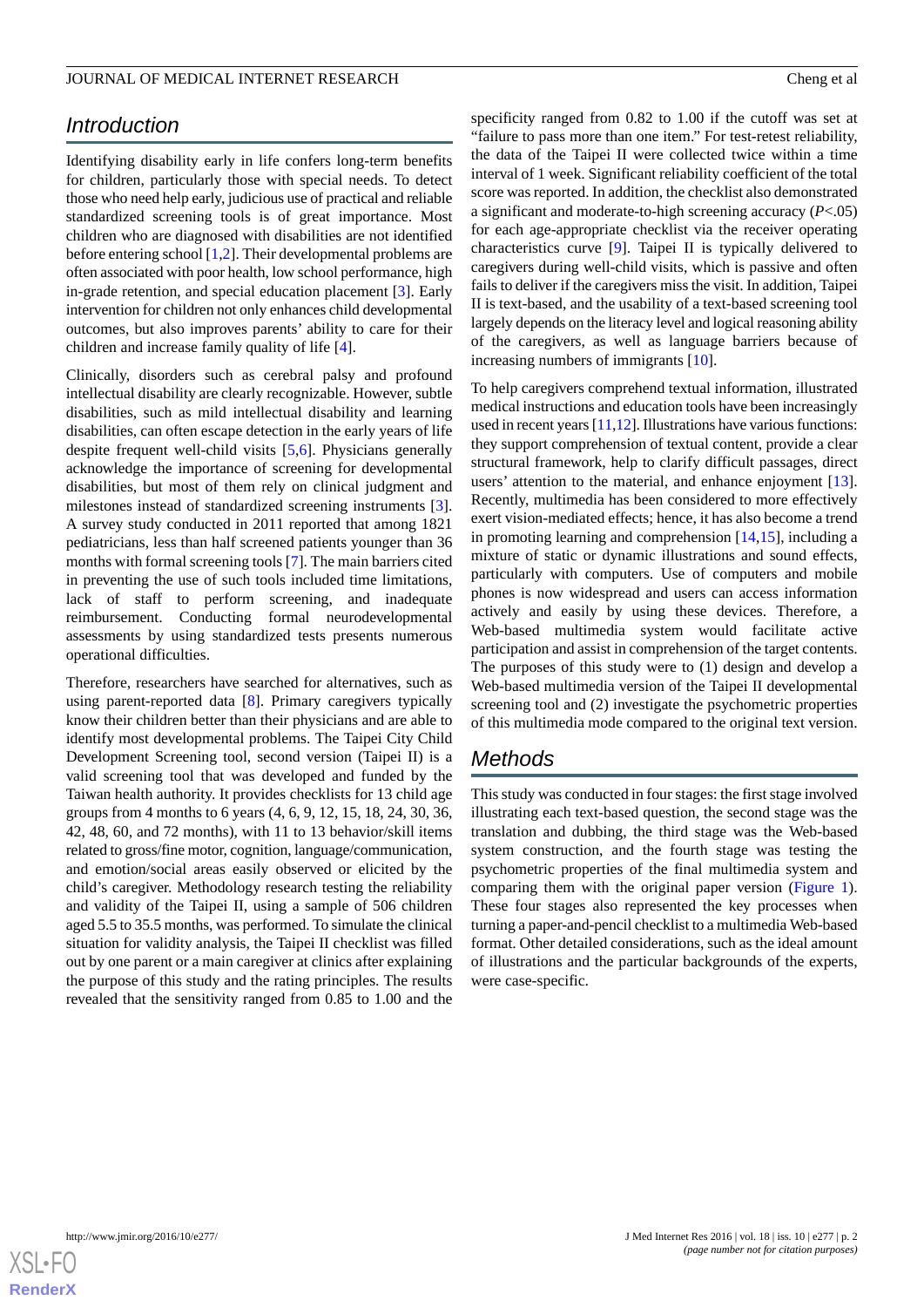### JOURNAL OF MEDICAL INTERNET RESEARCH Cheng et al

<span id="page-2-0"></span>

| Figure 1. Flowchart depicting the design stages of the multimedia system. |  |
|---------------------------------------------------------------------------|--|
|---------------------------------------------------------------------------|--|

| <b>Preparation Stage</b>                                         |  |  |  |  |  |  |
|------------------------------------------------------------------|--|--|--|--|--|--|
| Identify target tool: text version Taipei II checklist           |  |  |  |  |  |  |
| Form the expert team                                             |  |  |  |  |  |  |
| Experts chosen should be professional and be<br>$\circ$          |  |  |  |  |  |  |
| well-experienced in the overall objective of the team            |  |  |  |  |  |  |
| Stage I & II: Illustration, Translation, and Dubbing             |  |  |  |  |  |  |
| Turn each text-based question into frames of illustrations       |  |  |  |  |  |  |
| The numbers of frames are considered ideal when they<br>$\Omega$ |  |  |  |  |  |  |
| can express the meaning of that particular question              |  |  |  |  |  |  |
| Experts and parents provide feedback to the graphic design       |  |  |  |  |  |  |
| Final illustrations set after extensive discussion               |  |  |  |  |  |  |
| Translation of the text set after extensive discussion           |  |  |  |  |  |  |
| The translation should be done by those who are very<br>$\Omega$ |  |  |  |  |  |  |
| familiar with both languages                                     |  |  |  |  |  |  |
| The translated text should be verified by the expert<br>O        |  |  |  |  |  |  |
| team to make sure its appropriateness                            |  |  |  |  |  |  |
| <b>Stage III: Web-Based Platform Construction</b>                |  |  |  |  |  |  |
| User interface module                                            |  |  |  |  |  |  |
| Screening module                                                 |  |  |  |  |  |  |
| Screening database module<br>Ō                                   |  |  |  |  |  |  |
| Management module<br>Ō                                           |  |  |  |  |  |  |
| <b>Stage IV: Psychometric Testing</b>                            |  |  |  |  |  |  |
| <b>Expert validity</b>                                           |  |  |  |  |  |  |
| Cross-mode similarity                                            |  |  |  |  |  |  |
| Test-retest reliability                                          |  |  |  |  |  |  |
| Acceptability and usability                                      |  |  |  |  |  |  |

# *Participants*

This study involved clinics and communities located in different areas of Northern Taiwan, representing the social and cultural contexts in the region. Three pediatric and family physician clinics participated. Participants recruited through communities were referred from six local public health centers. Primary caregivers of children aged between 4 months and 6 years were included to perform the developmental screening test. Considering that one of the primary goals of this study was the validation of a multimedia version of Taipei II, participants were excluded if they had any visual, auditory, or other deficits that would hinder them in operating the Web-based computer interface. No other exclusion criteria were applied. A total of 390 participants (104 men, 286 women) with a mean age of 33.35 (SD 6.71, range 23-70) years joined this study. Each age group consisted of 30 participants. The mean ages of their children were 29.8 (SD 20.6, range 4-84) months.

# **Design Stages**

# *Preparation Stage*

Taipei II was identified as the target tool to transform. A task force of experts was responsible for the developmental process. The task force primarily consisted of child development, rehabilitation, and graphic/Web design professionals, reflecting a broad array of backgrounds, perspectives, and expertise that enriched the study ([Table 1](#page-3-0)). The developmental process of the multimedia version of Taipei II lasted approximately 10 months.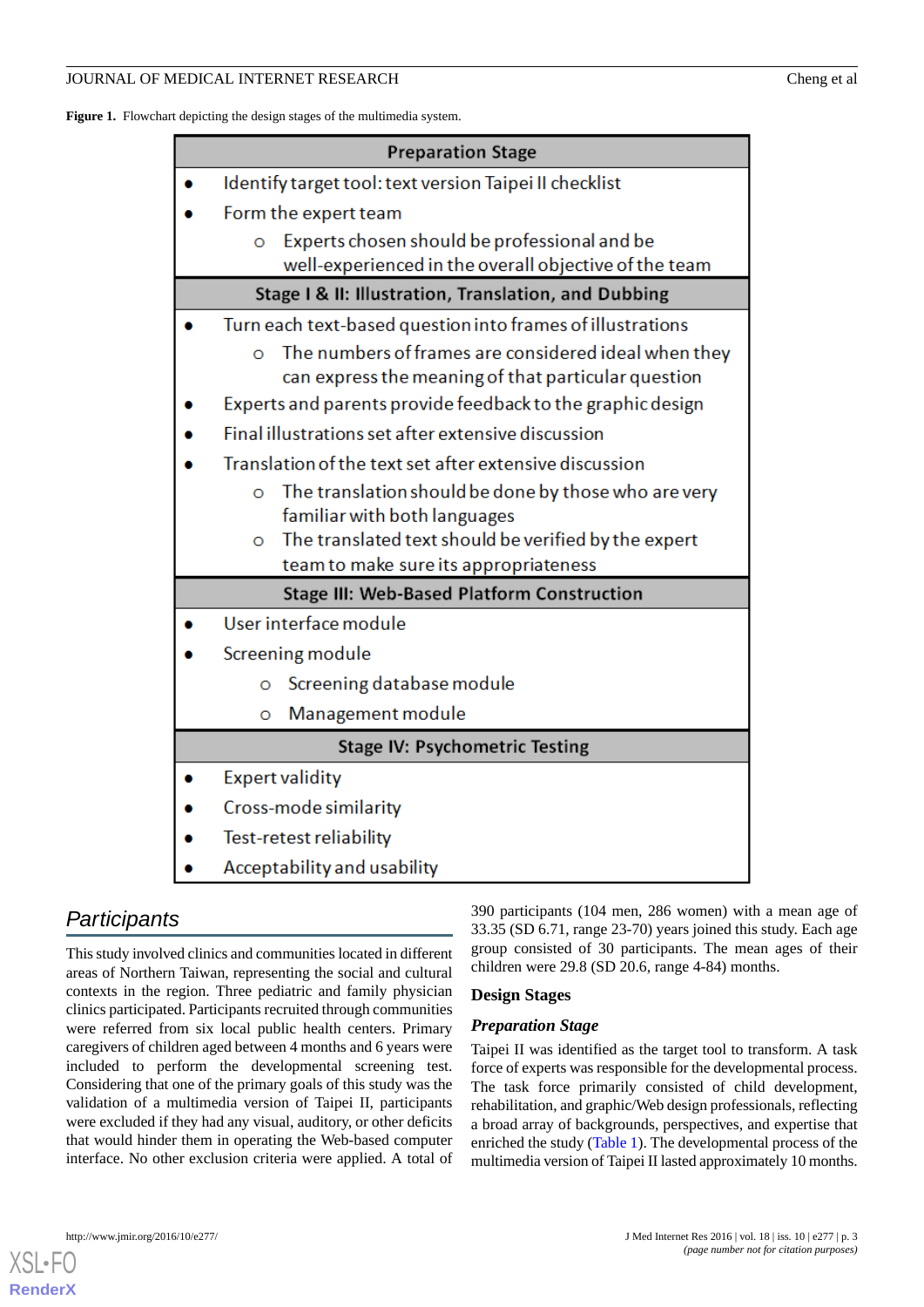<span id="page-3-0"></span>**Table 1.** Details of the expert team.

| Member<br>ID | Profession                                                      | Years of experience | Role on the team                                                                                                                                                                                 |  |  |  |  |
|--------------|-----------------------------------------------------------------|---------------------|--------------------------------------------------------------------------------------------------------------------------------------------------------------------------------------------------|--|--|--|--|
| 1            | Child development; rehabilitation; evidence-based re-<br>search | -22                 | Multimedia system design and validation; website<br>conceptualization and design; coordinated and super-<br>vised study progress; supervised data collection at<br>clinical sites; data analysis |  |  |  |  |
| 2            | Child development; nursing                                      | 5                   | Multimedia system design; website conceptualization<br>and design; coordinated and supervised study progress;<br>data collection and analysis                                                    |  |  |  |  |
| 3            | Child development; rehabilitation                               | 21                  | Website conceptualization and design; system valida-<br>tion                                                                                                                                     |  |  |  |  |
| 4            | Child development; physical therapy                             | 16                  | System validation                                                                                                                                                                                |  |  |  |  |
| 5            | Child development; physical therapy                             | 12                  | System validation                                                                                                                                                                                |  |  |  |  |
| 6            | Pediatrics; rehabilitation                                      | 20                  | System validation                                                                                                                                                                                |  |  |  |  |
| 7            | Graphic design; Web design                                      | 20                  | Multimedia system design; website conceptualization<br>and design; coordinated and supervised study progress                                                                                     |  |  |  |  |
| 8            | Graphic design; Web design                                      | 6                   | Multimedia system design; website conceptualization<br>and design; character design and drawing                                                                                                  |  |  |  |  |

9 Graphic design 6 Graphic design 3 Graphic design and drawing 5 Graphic design and drawing  $\frac{5}{2}$  Character design and drawing 10 Graphic design 19 Graphic design 19 Graphic design and drawing 19 Graphic design and drawing

#### *Stages I and II: Illustration, Translation, and Dubbing*

The goal of this stage was to turn each text-based question into at least four illustrations to be displayed in sequence on the screen of a mobile device or computer. A subset of the task force members formed a discussion group that prepared subsequent iterations of the design, including illustrations and translations, and distributed them to the full task force for review and feedback. Because this screening tool is applied to children with a wide age range, and children of different ages differ in appearance, the graphic designer was first provided with pictures of children for each age group. Thus, the designer knew what the characters should look like at different developmental stages. Efforts were then made to ensure that the graphic designer understood the meanings of the questions to assist in composing the illustrations. Two experts were in charge of this process. The translation and voice recordings for dubbing were also checked extensively.

During this period, drafts of each illustrated checklist were distributed to volunteer parent groups. These parents provided feedback regarding the illustrations and indicated whether they were clear and attractive. The illustrations were then modified accordingly. This version was reevaluated by the task force. The translations were also checked by the task force through extensive discussion before dubbing. The final illustrations were dubbed in both English and Chinese.

#### *Stage III: Web-Based Platform Construction*

The proposed system is a Web-based system that fulfills the needs of early childhood developmental screening by involving caregivers, clinical professionals, and government officials over the Internet. It is a professional child screening system presented in a playful style. In total, 144 checklists were developed for 13 different age groups (4, 6, 9, 12, 15, 18, 24, 30, 36, 42, 48, 60, and 72 months). The overall flow of this multimedia system

 $XS$  • FC **[RenderX](http://www.renderx.com/)** is shown in [Figure 2](#page-4-0). It represents the interface of the website. Level I consists of information regarding child development and related resources. If the "rapid screening" or "developmental screening" icon is clicked or touched, the user enters Level II, where the screening takes place. Once done with the screening process, the user enters Level III for screening results. The user can also choose whether to retake the test or upload the result to the cloud for data storage and/or warning the administrator.

The child developmental screening system framework is depicted in [Figure 3](#page-4-1). The Web-based system can be used with Hypertext Transfer Protocol online encryption to enhance information safety. In addition, the back-end system enables government officials to monitor data such as users' health-related information and their screening results.

The system contains four major modules:

1. User interface module: this module provides a Web-based interface for users to use the child screening service on different devices, such as mobile phones or PCs, provided that Internet access is available.

2. Screening module: this module contains the front-end webpage of the child developmental screening system. A server that included information such as Web interface data, user interaction data, and health information browsing history was linked to this screening module. It also analyzes the screening results collected from the users. When users take the screening test on the system, it automatically processes the input data and determines whether the child passes the test for his or her developmental age. The analyzed data are then saved in the screening database for future search and use.

3. Screening database module: this module preserves data collected from users'screening tests. The screening results can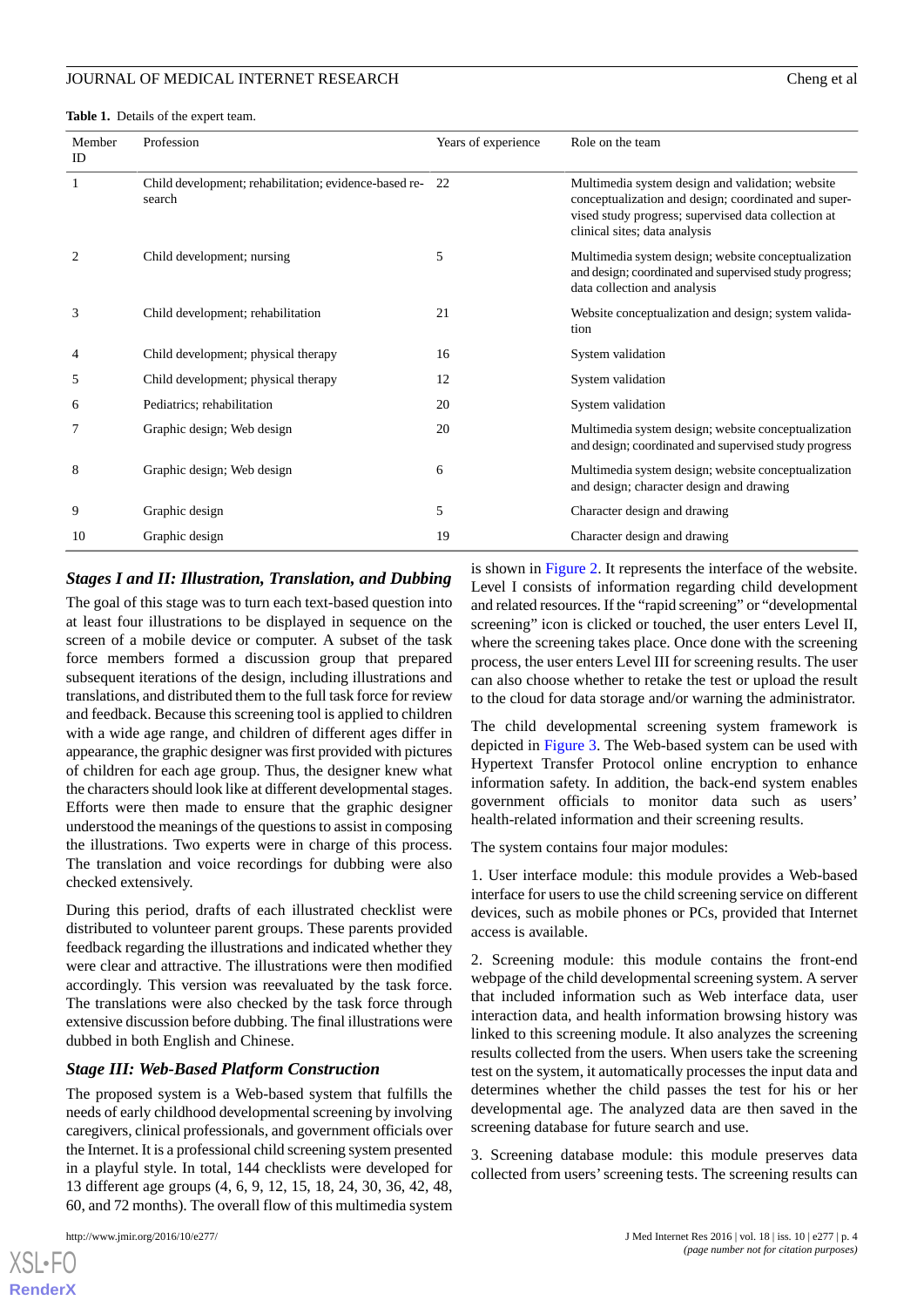also be transmitted to the Department of Health of the Taipei City Government or exported in .csv format for future use.

4. Management module: the government database manager receives users' screening results from the back-end system management platform. Experts can interpret the screening results and provide relevant suggestions or assistance.

The service engine of the system platform can be widely applied to all organizations and users. In addition, the complete multimedia checklists were provided on the Internet and can be used in various browsers. The front-end webpage includes not

only the developmental checklists, but also reference sources and information regarding healthy child development, general health information for children, and early intervention and education resources. The back-end control panel can be accessed by registered health care consultants. When a positive screening result raises an alarm, attention can be focused on the child and the consultants can make further contact with the caregivers of that child by phone or mail. Follow-up, such as at-home interviews or physician visits, should be provided on the basis of the initial screening results in addition to the phone conservation, if possible.

<span id="page-4-0"></span>**Figure 2.** The website interface of the child developmental screening system.



<span id="page-4-1"></span>**Figure 3.** System framework.

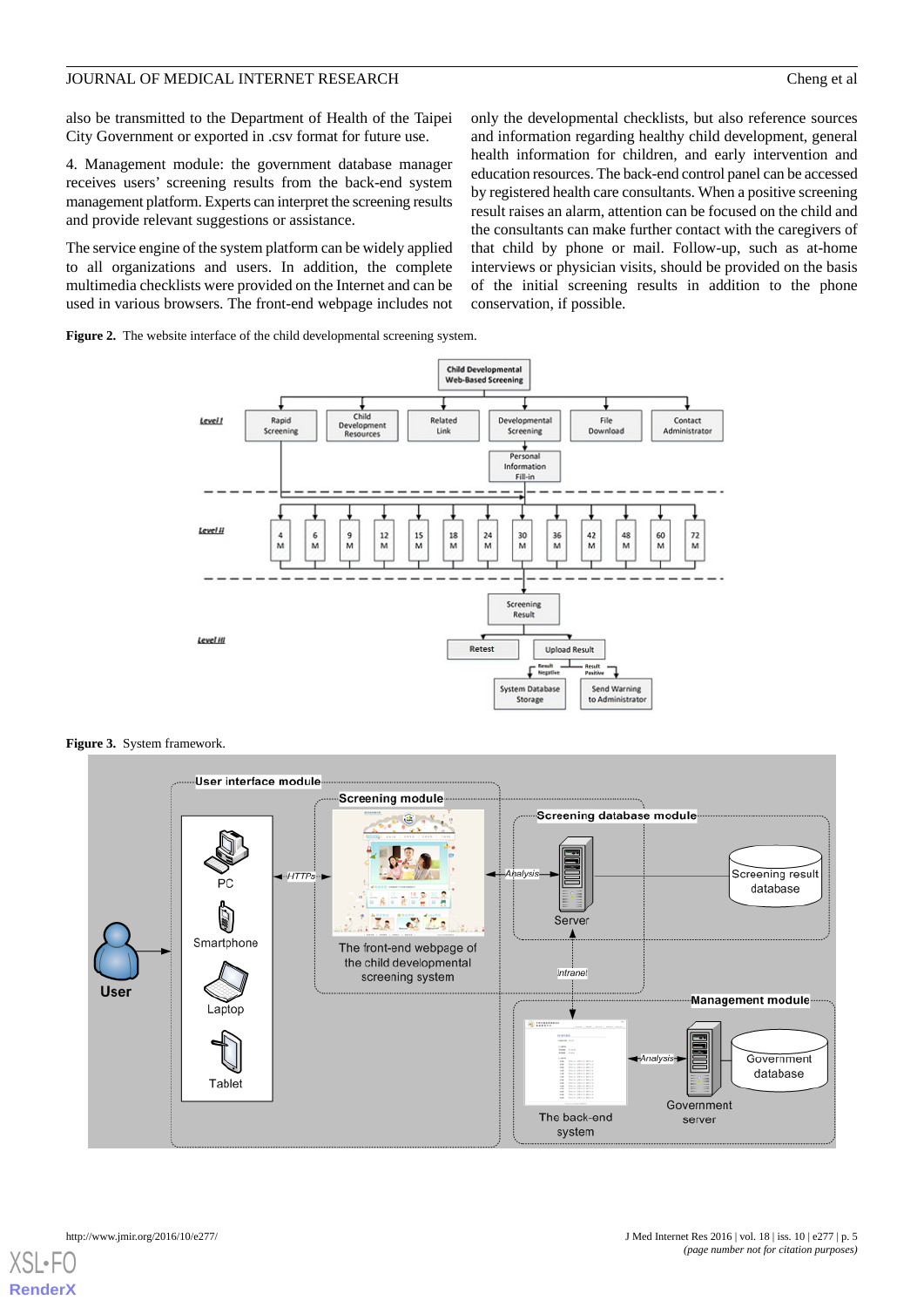#### *Stage IV: Psychometric Testing*

#### **Expert Validity**

The complete multimedia version of Taipei II was checked for measurement equivalence to the text-based paper-and-pencil version by calculating expert validity. Task force agreement was measured using a four-point Likert-type rating scale [\[16](#page-8-15)] (1=not relevant, 2=somewhat relevant, 3=quite relevant, and 4=very relevant). This proportional agreement procedure, calculated using a content validity index (CVI), allows two or more raters to independently review and evaluate the relevance of the illustrations and original text. Multiple iterations of illustration, translation, and dubbing were obtained. The stability of their agreements was determined on the basis of these results.

The final multimedia version was used for cross-mode similarity, test-retest reliability, acceptability, and usability tests. The study protocol was explained to the participants and they were asked to provide informed consent. They were also informed that the data might be made available to government officials. Baseline demographics of the participants and their children were collected to ensure their eligibility. The participants were asked to complete the developmental checklists that matched the age of their children. This study protocol was approved by the Institutional Review Board of Chang Gung Medical Hospital, TaoYuan, Taiwan.

#### **Cross-Mode Similarity**

To determine the measurement equivalence between the two versions, a crossover design was implemented. Participants were randomly assigned to complete either the paper version or the multimedia version of Taipei II for the first administration, and the other version for the second administration. A 2-week washout period was enforced between administrations to minimize the carryover effects from the first administration. The cross-mode similarities between checklists for the different age groups were calculated as: ([test number]–[the number of differences])×100%.

#### <span id="page-5-0"></span>**Test-Retest Reliability**

The test-retest reproducibility was determined for both the paper and multimedia versions. Two weeks after the end of the previously mentioned crossover study, the participants again completed the same version of the developmental checklist they completed in the second administration during the crossover period. The authors tallied the participants' responses and calculated the similarity for each age group.

#### **Usability and Acceptability of the Web-Based Platform**

Combined quantitative and qualitative methods were used to evaluate the usability and acceptability of the Web-based multimedia platform. A five-point Likert scale was used to measure the usability of this multimedia system. The testing items included the screen layout, information displayed on the screen, arrangement of information on the screen, clarity of the expression, ease of navigation, and overall experience with the website. A score of 5 meant most comfortable or extremely satisfied for that particular item. The mean score for the usability items was calculated. Acceptability was assessed using quantitative data regarding whether the participants preferred the Web-based multimedia checklists or the paper-and-pencil checklists or had no specific preference based on its usefulness. The Web-based method was considered acceptable if more than 50% of the parents preferred it to the paper instrument or had no preference [[17\]](#page-8-16). Qualitatively, a semistructured interview was administered. The interviewer asked the parents' opinions regarding the operation of the website, the quality and layout of the pictorial designs, any improvement needed, or suggestions they had for the multimedia version. The postsurvey interview took no more than 5 minutes.

# *Results*

Throughout the developmental process, there were multiple iterations of illustrations, translation, and dubbing, and the expert validities were obtained twice: the first and the last iterations. The calculated content validities for the two major revisions for each age group are listed in [Table 2](#page-5-0) for both illustrations and translation/dubbing. The experts achieved a consensus for the final revision. For the overall cross-mode similarity, the mean score for the paper and the multimedia version was 0.94 ([Table](#page-5-0) [2\)](#page-5-0). For test-retest reliability, the mean score was high (*r*=.93) ([Table 2](#page-5-0)).

**Table 2.** Expert validity for the first and final iterations, cross-mode similarity for the paper and the multimedia version, and test-retest reliability for the multimedia version.

| Psychometrics                                         | Overall |      |      |      |      |      | Child age (months) |      |      |      |                  |                  |      |      |
|-------------------------------------------------------|---------|------|------|------|------|------|--------------------|------|------|------|------------------|------------------|------|------|
|                                                       |         | 4    | 6    | 9    | 12   | 15   | 18                 | 24   | 30   | 36   | 42               | 48               | 60   | 72   |
| <b>Expert validity, CVI</b>                           |         |      |      |      |      |      |                    |      |      |      |                  |                  |      |      |
| First iteration                                       |         | 0.97 | 0.95 | 0.99 | 0.69 | 0.95 | 0.85               | 0.96 | 0.85 | 0.90 | 0.81             | 0.90             | 0.86 | 0.86 |
| Final iteration                                       |         | 1.00 | .00  | -00  | 0.95 | 1.00 | 0.91               | 1.00 | 0.92 | 00.1 | .00 <sub>1</sub> | .00 <sub>1</sub> | 1.00 | 1.00 |
| Cross-mode similarity, mode<br>intraclass correlation | 0.94    | 0.94 | 0.88 | 0.89 | 0.85 | 0.89 | 0.95               | 0.89 | 0.96 | 0.95 | 0.96             | 0.92             | 0.94 | 0.96 |
| Test-retest reliability, r                            | .93     | .95  | .89  | .90  | .87  | .91  | .95                | .91  | .96  | .95  | .96              | .92              | .95  | .97  |

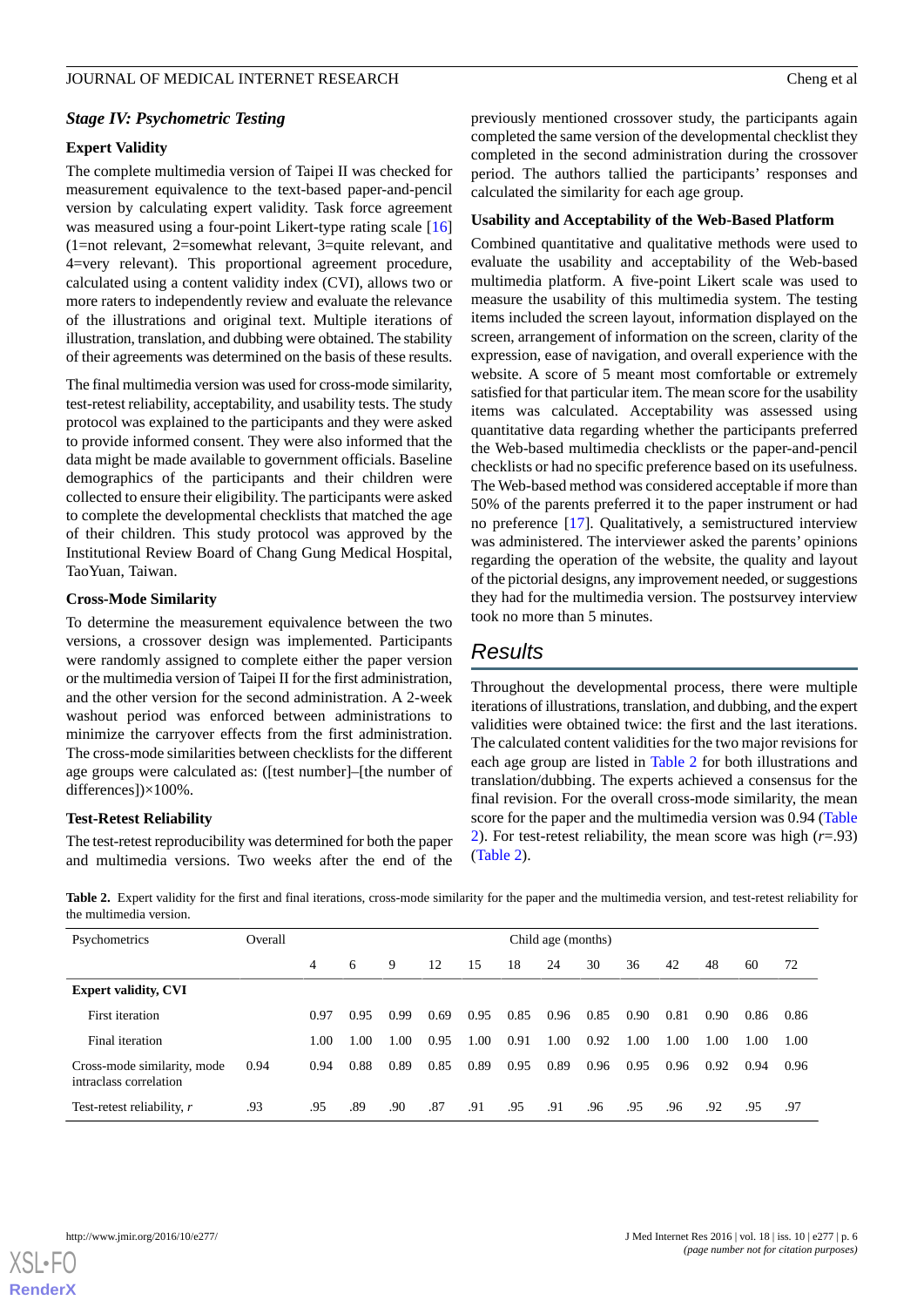<span id="page-6-0"></span>**Table 3.** Usability test for the multimedia website (N=390).

| <b>Eable 3.</b> Osability lest for the multimedia website $(N=390)$ . |              |                |          |    |     |                            |  |  |  |
|-----------------------------------------------------------------------|--------------|----------------|----------|----|-----|----------------------------|--|--|--|
| Usability items                                                       | Score, n     |                |          |    |     | Usability score, mean (SD) |  |  |  |
|                                                                       |              | 2              | 3        | 4  | 5   |                            |  |  |  |
| Screen layout                                                         | $\mathbf{0}$ | $\overline{0}$ |          | 58 | 331 | 4.85(0.37)                 |  |  |  |
| Information displayed on the screen                                   | $\mathbf{0}$ | $\theta$       | 2        | 88 | 300 | 4.76(0.44)                 |  |  |  |
| Arrangement of information on the screen                              | $\mathbf{0}$ | $\theta$       | 2        | 87 | 301 | 4.77(0.44)                 |  |  |  |
| Ease of navigation                                                    | $\mathbf{0}$ | 0              | $\Omega$ | 75 | 315 | 4.81(0.39)                 |  |  |  |

Overall experience with the website 0 0 0 77 313 4.80 (0.40) Mean usability score for all items 4.80 (0.03)

# **Usability and Acceptability of the Web-Based Multimedia Platform**

Quantitatively, the mean usability score for all the test items was 4.80 (SD 0.03), indicating that users were satisfied with their multimedia website experience. The individual scores for testing items are depicted in [Table 3.](#page-6-0) In addition, 97.9% (382/390) of participants preferred the Web-based multimedia version to the paper version, less than 0.8% (3/390) preferred the paper version, and 1.3% (5/390) expressed no preference. In total, 99.2% (387/390) preferred the Web-based multimedia version or had no preference, strongly supporting its acceptability. Qualitatively, participants suggested adding more illustrations or even animation to certain questions to make the checklist clearer and more attractive.

# *Discussion*

Early identification of developmental delays is essential for optimal early intervention. Children with subtle developmental problems often remain unidentified as such; therefore, regular screening is of great importance. Typical text-based screening can overlook respondents with low literacy and those whose first language differs from the text. In addition, text-based screening tools lose users' attention easily. This study successfully transformed the text-based Taipei II into a multimedia version, and the two modes of administration produced essentially equivalent results. Based on feedback from the participants, the Web-based multimedia mode demonstrated higher acceptability and accessibility than the original version.

Compared with text-based instructions, illustrations and spoken information promote clearer understanding, particularly among people with limited literacy skills or cognitive impairment  $[11,12]$  $[11,12]$  $[11,12]$  $[11,12]$ . They promote text comprehension through two effects: increasing motivation and deepening elaboration [[11\]](#page-8-10). Research on learning with text and pictures has yielded numerous recommendations on how to design effective multimedia instruction [\[14](#page-8-13)]. It has been proposed that adding visualizations to text (ie, the multimedia principle), using spoken rather than written text to accompany visualizations (ie, the modality principle), and using spoken rather than written and spoken text (ie, the redundancy principle) aid learning. These principles also reflected the needs of our parent groups. Parents' concerns and suggestions included the attractiveness of the designed characters, the clearness of the dubbing contents, and whether the contents were easy to comprehend. Our multimedia

[XSL](http://www.w3.org/Style/XSL)•FO **[RenderX](http://www.renderx.com/)**

developmental screening system consisted of illustrations and dubbings that were evaluated by both the expert teams and the intended users, thereby facilitating clearer understanding for the caregivers.

Our results revealed a satisfactory overall similarity of 0.94 between the two versions. This result was achieved through close cooperation among the experts. During the developmental process, the expert team strived to make the presentation of the multimedia system vivid and lively. Research has indicated that positive emotional feelings play a critical role in multimedia learning and should be considered when designing multimedia materials [[18\]](#page-8-17). Therefore, the graphic designers used warm colors and smooth shapes for the child characters (eg, a pink dress for girls and a blue shirt for boys) and their surrounding environment ([Figure 4\)](#page-7-0). Age-appropriate appearance (eg, younger children with proportionally larger heads) was also considered during the illustration process. In addition, sound has also been demonstrated to affect comprehension [[19\]](#page-8-18). The team chose a calm female voice to dub each item in the checklists. All these efforts were intended to accurately convey the meaning of the original text-based version and to maintain caregivers' attention.

Physicians generally acknowledge that screening for developmental disabilities is crucial; however, because they are often overwhelmed with patients and constrained for time, few use standardized screening instruments [\[5](#page-8-4),[6\]](#page-8-5). With the current Web-based multimedia screening tool, children can be evaluated by their caregivers. Coupled with the clinical judgment of physicians, this screening tool can considerably improve the rates of appropriate screening and time to diagnosis of children with developmental delay. Hence, such children can be directed to appropriate early intervention services in a timely manner. Still, necessary cautions should be made when using this promising multimedia screening tool. Future studies can focus on other types of reliability tests, such as the stability (ie, the performance agreement over months or years) and other types of validity tests, such as the accuracy of this multimedia system. Alternative screening with proven accuracy, such as Bayley Scales or Vineland Adaptive Behavior Scales, can also be used for developmental screening and their multimedia version can be built in reference to the current process.

The complete developmental process of this multimedia system can be modeled when one is intended to design an effective multimedia tool. The methods and considerations within the four stages in this study (ie, the design of illustration, the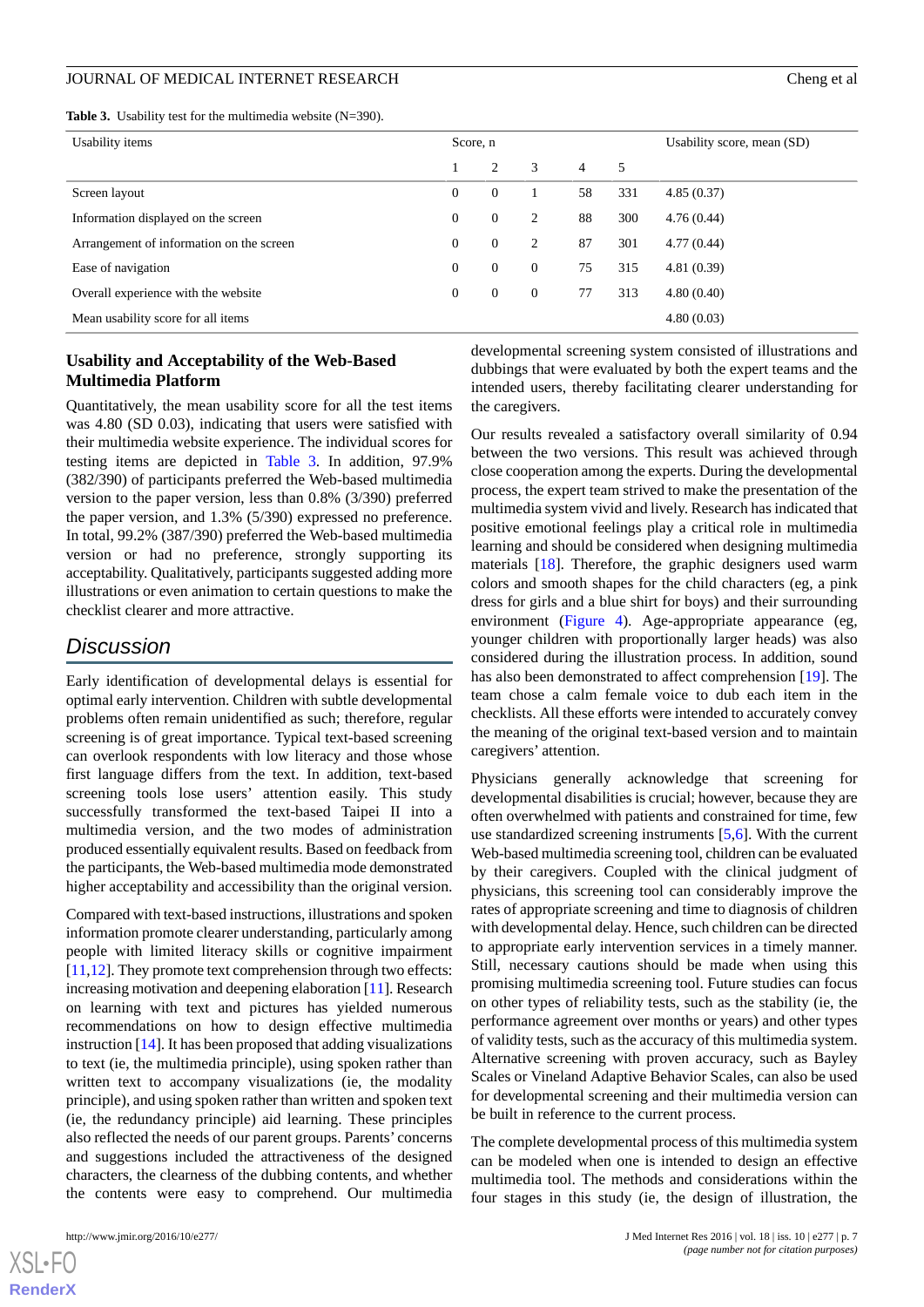translation and dubbing, the Web-based system construction, and the psychometric properties evaluation) can serve as guidelines during the construction of many multimedia system platforms.

In summary, the results indicate that the Web-based multimedia checklists successfully retain the psychometric properties of the original paper-based tool. These findings also support the usefulness of Web-based multimedia checklists as an appropriate

development screening tool for children aged between 4 months and 6 years. With the added illustrations and dubbing, the checklists became clearer and more attractive. Moreover, the Web-based tool is easily accessed, facilitating active participation. The team's next step is promoting this multimedia checklist through the broadcasting media or advertisements in health care agencies, pediatric clinics, public areas, and other related organizations.

<span id="page-7-0"></span>





#### **Acknowledgments**

The authors would like to thank all the caregivers and the clinical staffs who participated in this study. This study was supported by the Department of Health, Taipei City Government (GMRPD1C0071), and by Chang Gung Memorial Hospital (CMRPD1E0511). The funding organization had no role in the design and conduct of the study; collection, management, analysis, and interpretation of the data or preparation; review; or approval of the manuscript.

# **Authors' Contributions**

HYKC conceptualized and designed the study, designed and validated the multimedia system, designed the data collection instruments, coordinated and supervised data collection at clinical sites, and wrote the manuscript. LYC contributed to the design of the multimedia graphics, designed the data collection instruments, performed the data collection, carried out the statistical analyses, and drafted the manuscript. CHC contributed to the study conceptualization and design, and designed the data collection instruments. YYJ conceptualized and designed the study protocol, and designed the data collection instruments. CLC conceptualized the study protocol, and coordinated and supervised data collection at clinical sites. KCT conceptualized and designed the multimedia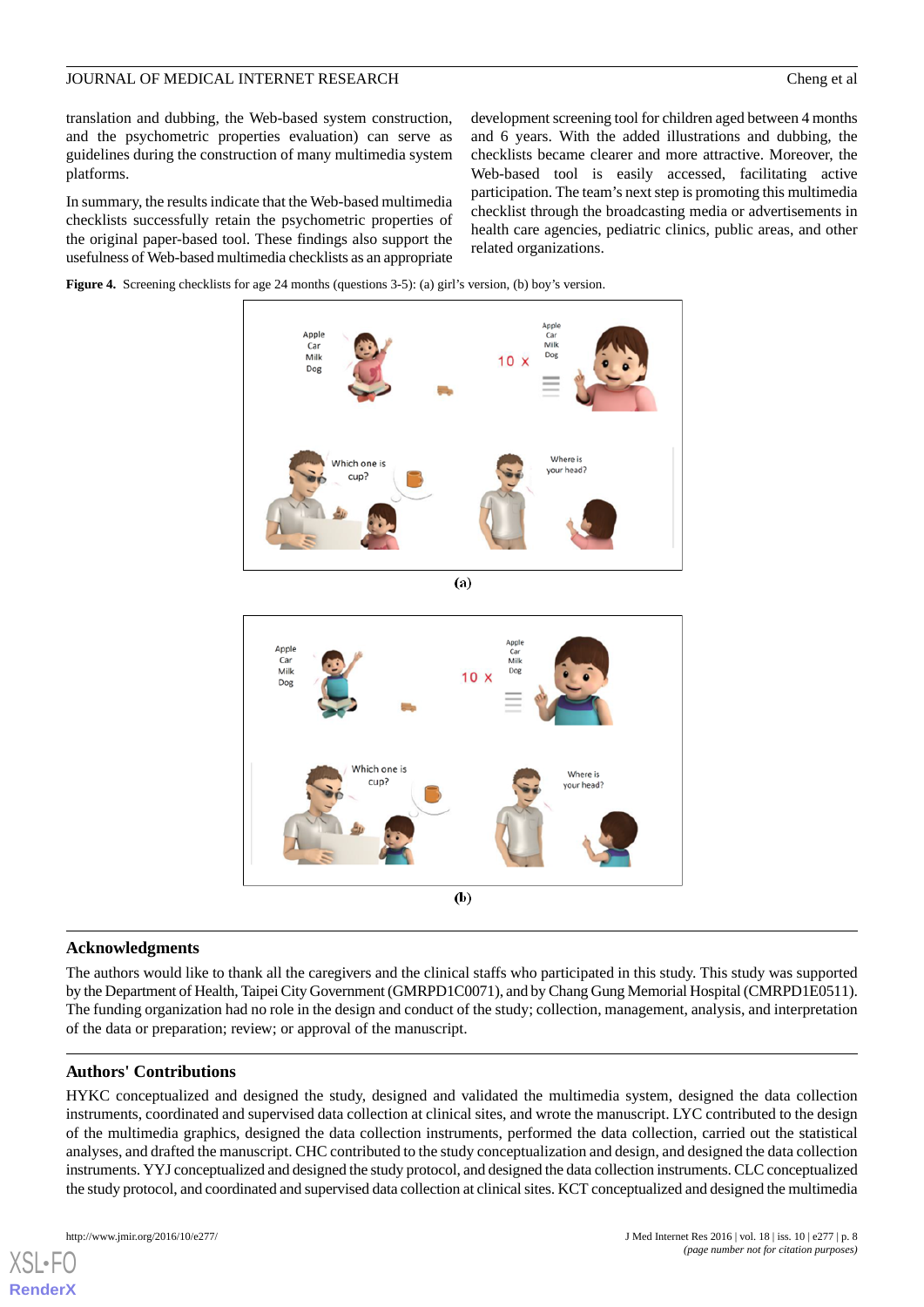system, coordinated the development of the multimedia system, and critically reviewed the manuscript. All authors read and approved the final manuscript.

# **Conflicts of Interest**

None declared.

# **Multimedia Appendix 1**

Developmental e-screening leaflet.

[[PDF File \(Adobe PDF File\), 1MB](https://jmir.org/api/download?alt_name=jmir_v18i10e277_app1.pdf&filename=b79ae71a62fa014725a014ce388b513d.pdf)-[Multimedia Appendix 1\]](https://jmir.org/api/download?alt_name=jmir_v18i10e277_app1.pdf&filename=b79ae71a62fa014725a014ce388b513d.pdf)

### <span id="page-8-0"></span>**References**

- <span id="page-8-1"></span>1. Dearlove J, Kearney D. How good is general practice developmental screening? BMJ 1990 May 5;300(6733):1177-1180 [[FREE Full text](http://europepmc.org/abstract/MED/1693300)] [Medline: [1693300](http://www.ncbi.nlm.nih.gov/entrez/query.fcgi?cmd=Retrieve&db=PubMed&list_uids=1693300&dopt=Abstract)]
- <span id="page-8-2"></span>2. Palfrey J, Singer J, Walker D, Butler J. Early identification of children's special needs: a study in five metropolitan communities. J Pediatr 1987 Nov;111(5):651-659. [Medline: [2444688\]](http://www.ncbi.nlm.nih.gov/entrez/query.fcgi?cmd=Retrieve&db=PubMed&list_uids=2444688&dopt=Abstract)
- <span id="page-8-3"></span>3. Hamilton S. Screening for developmental delay: reliable, easy-to-use tools. J Fam Pract 2006 May;55(5):415-422. [Medline: [16670037](http://www.ncbi.nlm.nih.gov/entrez/query.fcgi?cmd=Retrieve&db=PubMed&list_uids=16670037&dopt=Abstract)]
- <span id="page-8-4"></span>4. Ziviani J, Darlington Y, Feeney R, Rodger S, Watter P. Early intervention services of children with physical disabilities: complexity of child and family needs. Aust Occup Ther J 2014;61(2):67-75. [Medline: [24689917\]](http://www.ncbi.nlm.nih.gov/entrez/query.fcgi?cmd=Retrieve&db=PubMed&list_uids=24689917&dopt=Abstract)
- <span id="page-8-6"></span><span id="page-8-5"></span>5. Sices L, Feudtner C, McLaughlin J, Drotar D, Williams M. How do primary care physicians identify young children with developmental delays? A national survey. J Dev Behav Pediatr 2003 Dec;24(6):409-417. [Medline: [14671474](http://www.ncbi.nlm.nih.gov/entrez/query.fcgi?cmd=Retrieve&db=PubMed&list_uids=14671474&dopt=Abstract)]
- <span id="page-8-7"></span>6. Halfon N, Olson L, Inkelas M, Mistry R, Sareen H, Lange L. Summary statistics from the National Survey of Early Childhood Health, 2000. Vital Health Stat 2002;15(3):1-34 [[FREE Full text](http://www.cdc.gov/nchs/data/series/sr_15/sr15_003.pdf)]
- 7. Radecki L, Sand-Loud N, O'Connor K, Sharp S, Olson L. Trends in the use of standardized tools for developmental screening in early childhood: 2002-2009. Pediatrics 2011 Jul;128(1):14-19. [doi: [10.1542/peds.2010-2180](http://dx.doi.org/10.1542/peds.2010-2180)] [Medline: [21708798](http://www.ncbi.nlm.nih.gov/entrez/query.fcgi?cmd=Retrieve&db=PubMed&list_uids=21708798&dopt=Abstract)]
- <span id="page-8-8"></span>8. Martin AJ, Darlow BA, Salt A, Hague W, Sebastian L, Mann K, Inis Trial Collaborative Group. Identification of infants with major cognitive delay using parental report. Dev Med Child Neurol 2012 Mar;54(3):254-259 [\[FREE Full text\]](http://dx.doi.org/10.1111/j.1469-8749.2011.04161.x) [doi: [10.1111/j.1469-8749.2011.04161.x\]](http://dx.doi.org/10.1111/j.1469-8749.2011.04161.x) [Medline: [22188172\]](http://www.ncbi.nlm.nih.gov/entrez/query.fcgi?cmd=Retrieve&db=PubMed&list_uids=22188172&dopt=Abstract)
- <span id="page-8-9"></span>9. Liao H, Yao G, Chien C, Cheng L, Hsieh W. Likelihood ratios of multiple cutoff points of the Taipei City Developmental Checklist for Preschoolers, 2nd version. J Formos Med Assoc 2014 Mar;113(3):179-186 [\[FREE Full text\]](http://linkinghub.elsevier.com/retrieve/pii/S0929-6646(12)00117-9) [doi: [10.1016/j.jfma.2011.10.005\]](http://dx.doi.org/10.1016/j.jfma.2011.10.005) [Medline: [24630036\]](http://www.ncbi.nlm.nih.gov/entrez/query.fcgi?cmd=Retrieve&db=PubMed&list_uids=24630036&dopt=Abstract)
- <span id="page-8-11"></span><span id="page-8-10"></span>10. Carroll A, Bauer N, Dugan T, Anand V, Saha C, Downs S. Use of a computerized decision aid for developmental surveillance and screening: a randomized clinical trial. JAMA Pediatr 2014 Sep;168(9):815-821. [doi: [10.1001/jamapediatrics.2014.464\]](http://dx.doi.org/10.1001/jamapediatrics.2014.464) [Medline: [25022724](http://www.ncbi.nlm.nih.gov/entrez/query.fcgi?cmd=Retrieve&db=PubMed&list_uids=25022724&dopt=Abstract)]
- <span id="page-8-12"></span>11. Shimada H, Kitajima M. Why do illustrations promote comprehension of manuals? Jpn J of Educ Psychol 2008;56(4):474-486. [doi: [10.5926/jjep1953.56.4\\_474](http://dx.doi.org/10.5926/jjep1953.56.4_474)]
- <span id="page-8-13"></span>12. Kripalani S, Robertson R, Love-Ghaffari MH, Henderson LE, Praska J, Strawder A, et al. Development of an illustrated medication schedule as a low-literacy patient education tool. Patient Educ Couns 2007 Jun;66(3):368-377. [doi: [10.1016/j.pec.2007.01.020\]](http://dx.doi.org/10.1016/j.pec.2007.01.020) [Medline: [17344015](http://www.ncbi.nlm.nih.gov/entrez/query.fcgi?cmd=Retrieve&db=PubMed&list_uids=17344015&dopt=Abstract)]
- <span id="page-8-14"></span>13. Magner U, Schwonke R, Aleven V, Popescu O, Renkl A. Triggering situational interest by decorative illustrations both fosters and hinders learning in computer-based learning environments. Learn Instruct 2014;29:141-152. [doi: [10.1016/j.learninstruc.2012.07.002\]](http://dx.doi.org/10.1016/j.learninstruc.2012.07.002)
- <span id="page-8-16"></span><span id="page-8-15"></span>14. Scheiter K, Schüler A, Gerjets P, Huk T, Hesse F. Extending multimedia research: how do prerequisite knowledge and reading comprehension affect learning from text and pictures. Comput Hum Behav 2014 Feb;31(1):73-84. [doi: [10.1016/j.chb.2013.09.022\]](http://dx.doi.org/10.1016/j.chb.2013.09.022)
- 15. Höffler T, Leutner D. Instructional animation versus static pictures: a meta-analysis. Learn Instruct 2007 Dec;17(6):722-738. [doi: [10.1016/j.learninstruc.2007.09.013](http://dx.doi.org/10.1016/j.learninstruc.2007.09.013)]
- <span id="page-8-18"></span><span id="page-8-17"></span>16. Wynd CA, Schmidt B, Schaefer MA. Two quantitative approaches for estimating content validity. West J Nurs Res 2003 Aug; 25(5): 508-518. [Medline: [12955968](http://www.ncbi.nlm.nih.gov/entrez/query.fcgi?cmd=Retrieve&db=PubMed&list_uids=12955968&dopt=Abstract)]
- 17. Pyke-Grimm KA, Kelly KP, Stewart JL, Meza J. Feasibility, acceptability, and usability of web-based data collection in parents of children with cancer. Oncol Nurs Forum 2011 Jul;38(4):428-435. [doi: [10.1188/11.ONF.428-435\]](http://dx.doi.org/10.1188/11.ONF.428-435) [Medline: [21708533](http://www.ncbi.nlm.nih.gov/entrez/query.fcgi?cmd=Retrieve&db=PubMed&list_uids=21708533&dopt=Abstract)]
- 18. Plass J, Heidig S, Hayward E, Homer B, Um E. Emotional design in multimedia learning: effects of shape and color on affect and learning. Learn Instruct 2014 Feb;29:128-140. [doi: [10.1016/j.learninstruc.2013.02.006](http://dx.doi.org/10.1016/j.learninstruc.2013.02.006)]
- 19. Moreno R, Mayer R. A coherence effect in multimedia learning: the case for minimizing irrelevant sounds in the design of multimedia instructional messages. J Educ Psychol 2000;92(1):117-125. [doi: [10.1037/0022-0663.92.1.117](http://dx.doi.org/10.1037/0022-0663.92.1.117)]